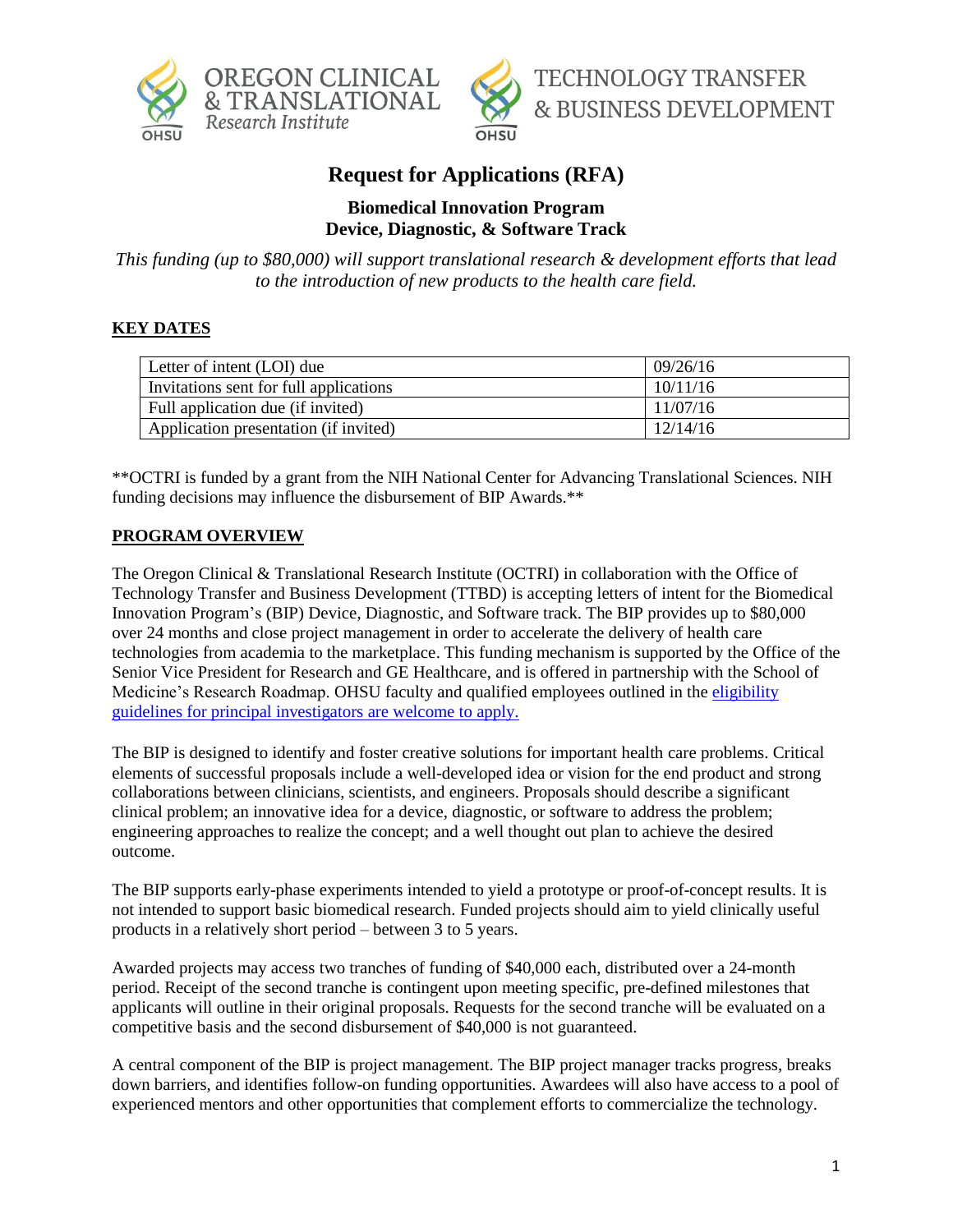## **GENERAL PROGRAM GUIDELINES**

- Funding preference is given to those projects for which follow-on funding from other sources and commercialization activity (e.g, licensing) is likely.
- Budgets may include costs for outside engineering and prototype development; salary; study staff; laboratory tests; costs to generate preliminary data and other expenses, such as animal care costs, research assays, and supplies; and study-specific travel. Departmental cost sharing is not permitted. If a PI plans to do more than oversee the work being done, a minimum of 1% effort needs to be committed and salary requested.
- If your project includes human subject research, the National Center for Advancing Translational Sciences (NCATS) requires that in addition to obtaining IRB approval, you must obtain clearance for your project from NCATs prior to your award set up. OCTRI staff will assist you in submitting your project information to NCATs. For more information about this, you may contact Bridget Adams [\(adamsb@ohsu.edu\)](mailto:adamsb@ohsu.edu).
- Any intellectual property (IP) rights will be determined in accordance with United States patent law. IP ownership will follow OHSU's IP and Royalty Distribution Policy (OHSU Policy No. 04- 50-001).
- Applicants must meet [OHSU PI eligibility requirements.](http://www.ohsu.edu/xd/research/administration/proposal-and-award-management/upload/04-00-005-100-Principal-Investigator-Eligibility-6-14-16.pdf)

# **APPLICATION PROCESS OVERVIEW**

There are three steps to the BIP application process:

- 1. Submit a letter of intent (LOI) that is no more than 2 pages long. LOIs will be scored by a Review Committee, which includes entrepreneurs, industry experts, clinical scientists, engineers, business development and technology transfer professionals. Prior to submitting your LOI, please submit a [Technology Disclosure Form](http://www.ohsu.edu/xd/research/techtransfer/forms-agreements/index.cfm) to TTBD.
- 2. Projects selected by the Review Committee will be invited to submit a full application.
- 3. A small group of finalists will be invited to present to the Review Committee, after which, final funding decisions will be made.

All LOIs and full applications are treated as confidential documents. Confidentiality agreements are in place with all members of the Review Committee.

#### **REVIEW CRITERIA**

- 1. Leverage Pilot Funding: How will this funding move the technology to the next phase of development?
- 2. Impact to Human Health: Does the proposed work aim to solve an important problem or remove a critical barrier to progress in the field? How will the project move the technology closer to benefiting human health?
- 3. Commercial Potential: What is the market need (number of patients likely affected, expected savings in health care/societal expenditures, etc.)? How many potential applications or products could come from the proposed technology?
- 4. Project Design and Feasibility: Is the proposed work feasible? What types of expertise will be leveraged to move the technology forward? What are the potential barriers, and what is the plan to overcome them?
- 5. Patentability: Is the technology novel, useful, non-obvious, and enabled?
- 6. Commercialization Path: What is the commercialization strategy and path(s) to secure additional funding? Are there target entities identified as potential partners or licensees? Is there interest and potential for creating a start-up?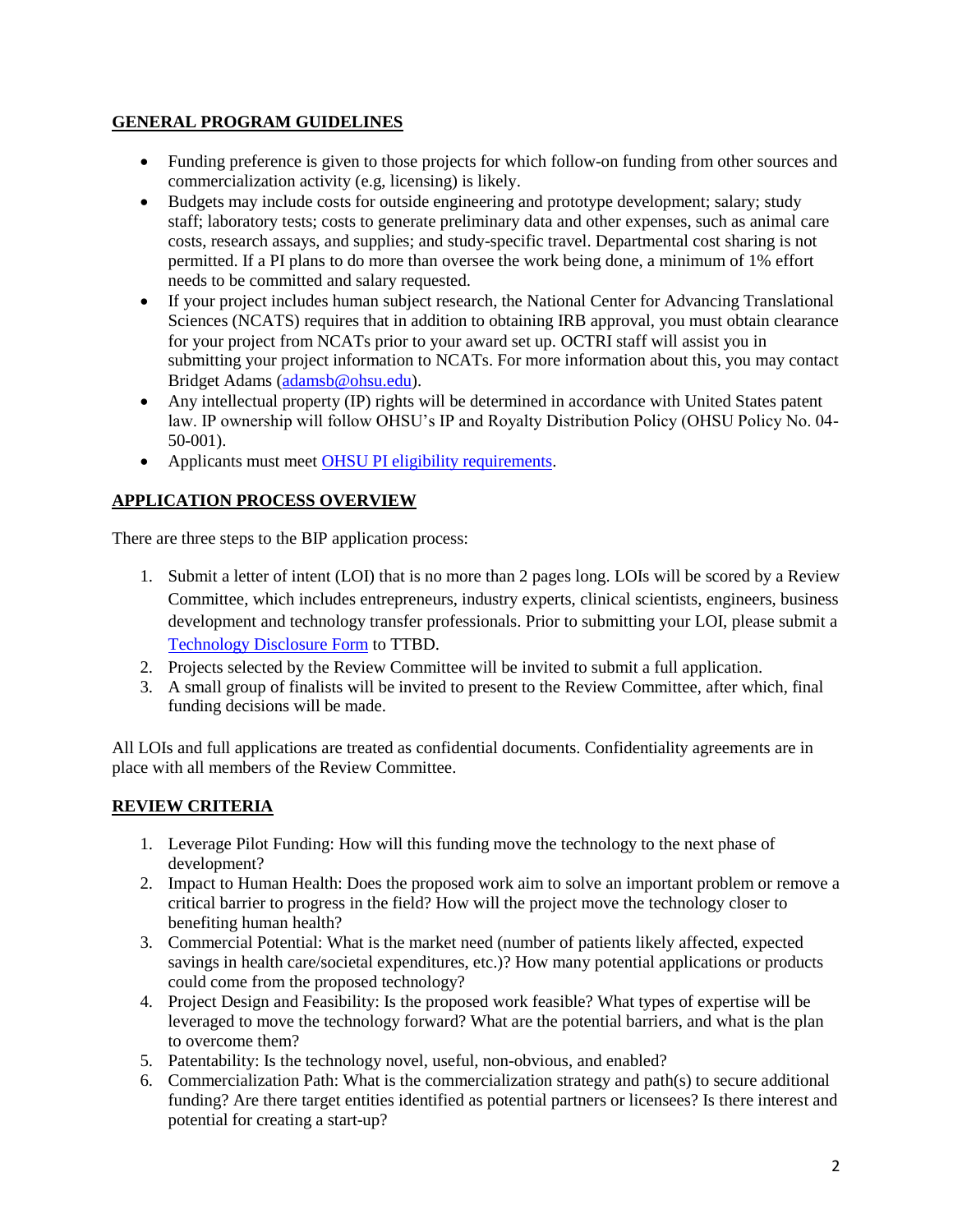## **LETTER OF INTENT (LOI) SUBMISSION GUIDELINES**

The LOI (please limit to 2 pages) should include:

- 1. The proposed solution: This section should be focused on the idea for the planned technology. The details of the technology need not be described, but sufficient information should be provided to allow a determination of the feasibility of the approach.
- 2. Preliminary data, such as published articles (if any) that support the feasibility of and future clinical demand for the proposed technology.
- 3. A likely total R&D and/or product development timeline (i.e., "bench to bedside" time). Is this a 1-2 year project expected to yield proof of concept? Describe a strategy for pursuing  $2<sup>nd</sup>$  phase funding (e.g., sponsored research agreements, joint ventures, or additional grants to further commercial development after BIP funding ends).
- 4. A gross estimate of the direct R&D costs for study personnel, minor equipment, and supplies (do not add in the university overhead) for the award period.
- 5. Identification of similar commercial products or solutions clinicians currently use for this problem.
- 6. The IP status of your proposed technology, including existing invention disclosures, filed patent applications, shared IP ownership with others, patents awarded and/or technologies licensed, and third party IP. Prior to submitting your LOI, you must submit a Technology Disclosure Form to the OHSU Technology Transfer and Business Development office. The form can be found [here.](http://www.ohsu.edu/xd/research/techtransfer/forms-agreements/index.cfm)
- 7. Letters of support are encouraged but not required, and do not count toward the 2-page limit.

#### **Submit your letter of intent to OCTRI via a REDCap survey at:**

<https://octri.ohsu.edu/redcap/surveys/?s=XHX7HAF78X>

Please direct all questions to the Project Manager, Jonathan Jubera [\(jubera@ohsu.edu\)](mailto:jubera@ohsu.edu).

# **FULL APPLICATION SUBMISSION**

Instructions and a link to an online application form will be provided to those applicants who are invited to submit full applications. Biosketches are required and letters of support are encouraged, and do not count toward the 5-page limit. The proposal should build on the LOI and must include a complete discussion of the following items **(5-page maximum):**

- 1. The unmet or poorly met clinical need or disease, including the current approaches for assessment or treatment of your chosen clinical problem and the known shortcomings of those approaches.
- 2. The clinical relevancy and market need for the proposed research, including the market metrics for your proposed product, such as the number of patients likely affected, expected savings in health care/societal expenditures, etc.
- 3. The envisioned future health care industry product, including a description of the technological solution and the advantages it would have compared to current approaches.
- 4. The expected R&D timeline to create the proposed product.
- 5. Specific quarterly and yearly milestones and the plan for their achievement.
- 6. Intellectual property status, strategy, and future plan. Include invention disclosures, filed patent applications, IP ownership shared with others, patents awarded and/or technologies licensed, and third party existing IP related to your proposed technology.
- 7. Estimated R&D costs to achieve the complete clinical product.
- 8. A plan for obtaining additional sources of funding in the event that the technology is not ready to be licensed when BIP support is exhausted.